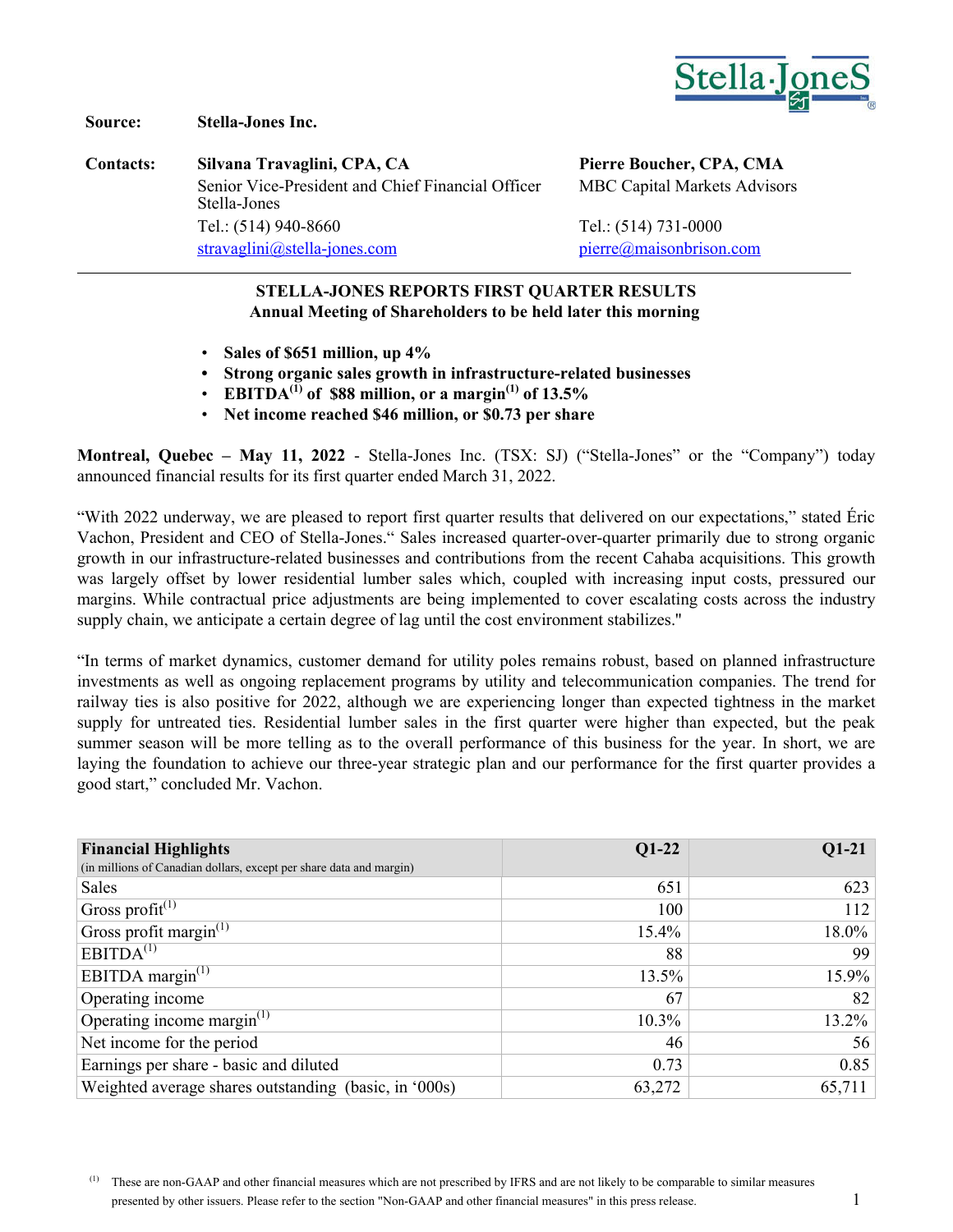### **FIRST QUARTER RESULTS**

Sales for the first quarter of 2022 amounted to \$651 million, up from sales of \$623 million for the same period in 2021. Excluding the contribution from the acquisitions of Cahaba Pressure Treated Forest Products, Inc. and Cahaba Timber, Inc. of \$15 million dollars, pressure-treated wood sales rose \$21 million, or 4%, mainly driven by strong organic growth across the Company's infrastructure-related businesses, namely utility poles, railway ties and industrial products, offset in large part by a decrease in sales for residential lumber and logs and lumber product categories when compared to their exceptional sales growth in the first quarter of 2021.

### **Pressure-treated wood products:**

- **Utility poles (39% of Q1-22 sales)**: Utility poles sales amounted to \$254 million in the first quarter of 2022, up from \$206 million for the same period last year. Excluding the contribution from acquisitions, sales increased 16%, driven by the continued improvement in maintenance demand, upward price adjustments in response to cost increases and a better sales mix, mainly due to the impact of additional fireresistant wrapped pole sales volumes.
- **Railway ties (27% of Q1-22 sales)**: Sales of railway ties amounted to \$175 million in the first quarter of 2022, up from \$158 million for the corresponding period last year. The sales growth was almost all attributable to favourable sales price adjustments for Class 1 customers, largely to cover higher fibre costs, and higher pricing for non-Class 1 customers. Overall, volumes were relatively unchanged compared to the same period last year.
- **Residential lumber (20% of Q1-22 sales)**: Residential lumber sales totaled \$132 million in the first quarter of 2022, down from \$166 million of sales generated in the first quarter of 2021. This decrease was largely attributable to lower sales volume, offset in part by the higher market price of lumber. While sales in the first quarter of 2022 were lower compared to the strong sales realized in the same quarter last year, they exceeded the \$58 million of sales generated in the first quarter of the pre-pandemic year 2019, due to both pricing and volume gains.
- **Industrial products (5% of Q1-22 sales)**: Industrial product sales amounted to \$33 million in the first quarter of 2022, slightly up compared to the \$28 million of sales generated a year ago, largely due to increased demand for pilings and timber.

### **Logs and lumber:**

• **Logs and lumber (9% of Q1-22 sales)**: Logs and lumber sales totaled \$57 million in the first quarter of 2022, down from \$65 million compared to the same period last year. In the course of procuring residential lumber, excess lumber is obtained and resold. The decrease in sales is largely due to less lumber trading activity compared to same period last year.

Gross profit was \$100 million in the first quarter of 2022, versus \$112 million, in the first quarter of 2021, representing a margin of 15.4% and 18.0% respectively. The absolute dollar decrease in gross profit is largely explained by the lower sales volume for residential lumber, compared to the exceptionally strong demand in the corresponding period last year. The decrease in gross profit margin in the first quarter of 2022 was driven by cost increases, which outpaced sales price increases, largely due to the time lag in contractual price adjustments.

Similarly, operating income totaled \$67 million in the first quarter of 2022 versus operating income of \$82 million in the corresponding period of 2021, while EBITDA decreased to \$88 million, down 11%, compared to \$99 million reported in the first quarter of 2021.

As a result, net income for the first quarter of 2022 was \$46 million, or \$0.73 per share, compared to net income of \$56 million, or \$0.85 per share, in the corresponding period of 2021.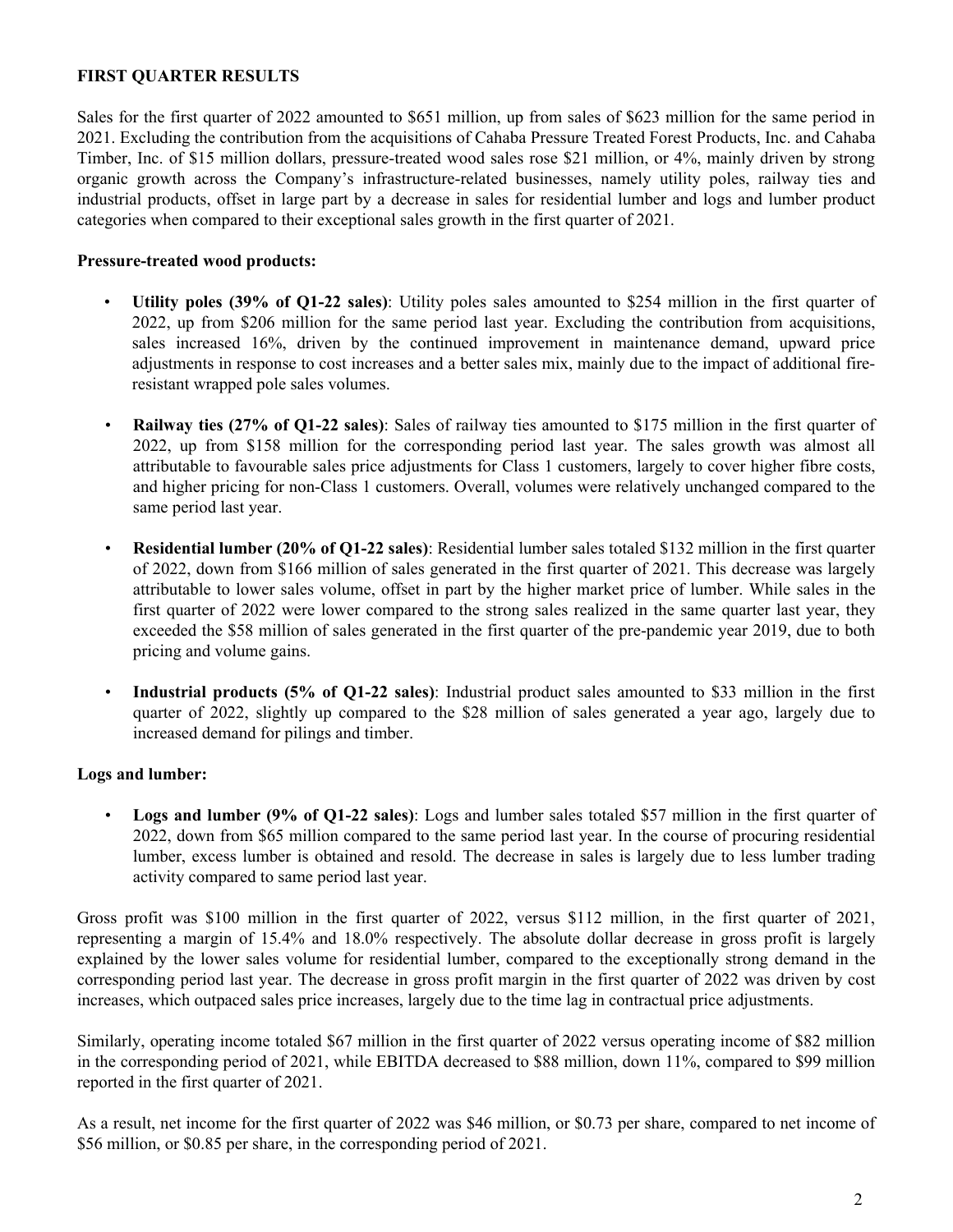## **LIQUIDITY AND CAPITAL RESOURCES**

During the period ended March 31, 2022, Stella-Jones used its liquidity to support the seasonal increase in working capital requirements, invest in its property, plant and equipment and continue to repurchase shares. As at March 31, 2022, given the Company's seasonal working capital requirements, its net debt-to-EBITDA ratio<sup>(1)</sup> increased to 2.7x and it had available liquidity of \$86 million (US\$69 million).

## **NORMAL COURSE ISSUER BID**

On November 8, 2021, the TSX accepted Stella-Jones' Notice of Intention to Make a Normal Course Issuer Bid ("NCIB") to purchase for cancellation up to 4,000,000 common shares during the 12-month period commencing November 12, 2021 and ending November 11, 2022 ("2021-2022" NCIB).

On March 8, 2022, the Company received approval from the TSX to amend its 2021-2022 NCIB, effective as of March 14, 2022, in order to increase the maximum number of common shares that may be repurchased for cancellation by the Company during the 12-month period ending November 11, 2022 from 4,000,000 to 5,000,000 common shares. On May 10, 2022, the Board of Directors of the Company approved the replacement of the automatic share repurchase plan entered into on November 8, 2021 with its designated broker, allowing for share purchases during self-imposed blackout periods, by a new automatic share repurchase plan ("New Automatic Plan"). The New Automatic Plan will apply to the purchase of shares by the designated broker at all times throughout the remaining term of the 2021-2022 NCIB and takes effect on May 16, 2022.

In the three-month period ended March 31, 2022, the Company repurchased 999,382 common shares for cancellation in consideration of \$40 million, under its NCIB 2021-2022. Since the beginning of the 2021-2022 NCIB on November 12, 2021, the Company repurchased 1,720,930 common shares for cancellation in consideration of \$70 million.

### **QUARTERLY DIVIDEND**

On May 10, 2022 the Board of Directors declared a quarterly dividend of \$0.20 per common share payable on June 22, 2022 to shareholders of record at the close of business on June 1, 2022. This dividend is designated to be an eligible dividend.

## **OUTLOOK**

Stella-Jones' sales are primarily to critical infrastructure-related businesses. While all product categories can be impacted by short-term fluctuations, the overall business is mostly based on replacement and maintenance-driven requirements, which are rooted in long-term planning. Corresponding to this longer-term horizon and to better reflect the expected sales run-rate for residential lumber and reduce the impact of commodity price volatility, the Company shifted its guidance to a three-year outlook in early 2022. Below are key highlights of the 2022-2024 outlook with a more comprehensive version, including management assumptions, available in the Company's MD&A.

Key Highlights:

- a. Compound annual sales growth rate in the mid-single digit range from 2019 pre-pandemic levels to 2024;
- b. EBITDA margin of approximately 15% for the 2022-2024 period;
- c. Capital investment of \$90 to \$100 million to support the growing demand of its infrastructure-related customer base, in addition to the \$50 to \$60 million of annual capital expenditures;
- d. Residential lumber sales expected to stabilize between 20-25% of total sales while infrastructure-related businesses expected to grow and represent 75-80% of total sales by 2024;
- e. Anticipated returns to shareholders between \$500 and \$600 million during three-year outlook period;
- f. Leverage ratio of 2.0x-2.5x between 2022-2024, but may temporarily exceed range to pursue acquisitions.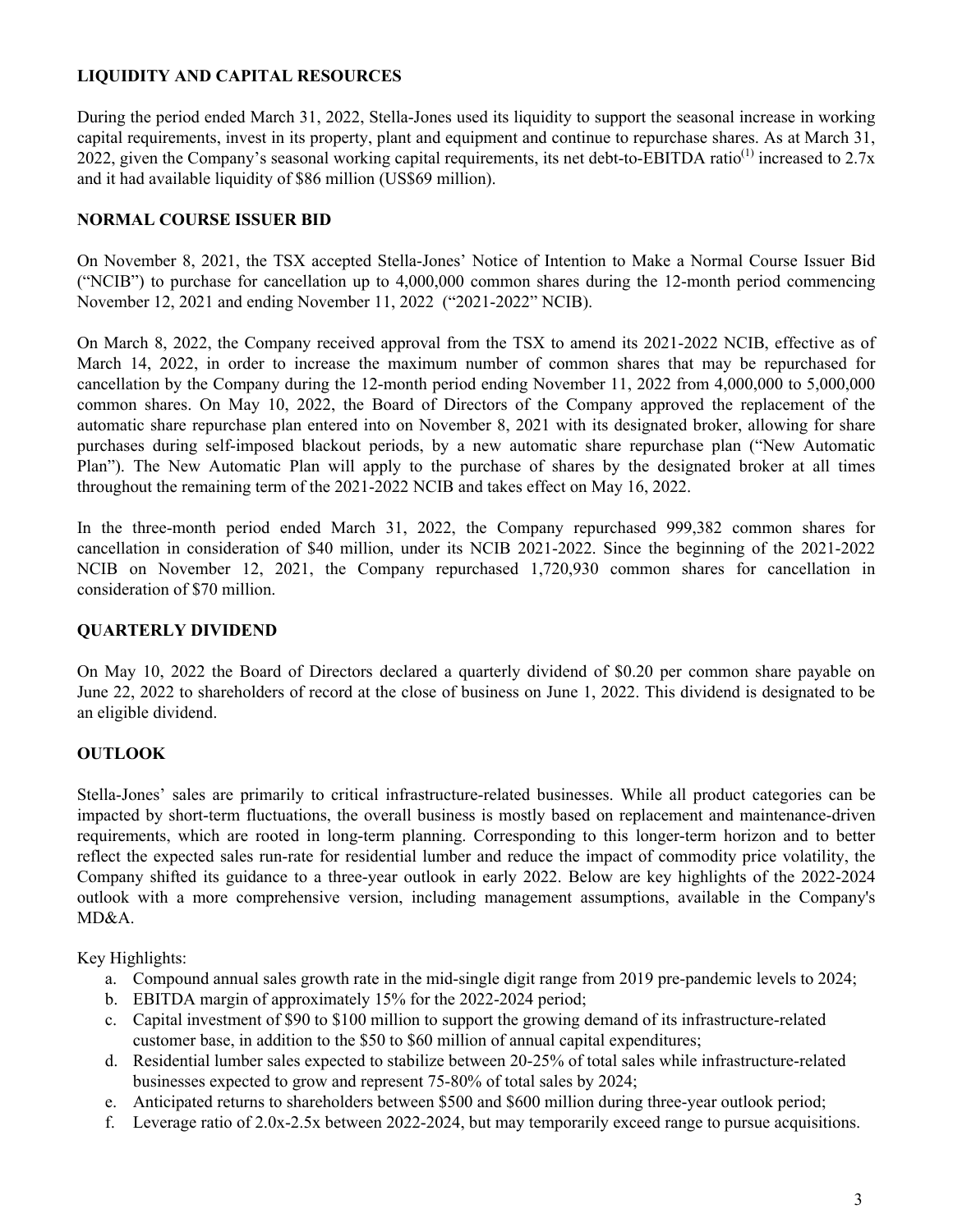## **ANNUAL GENERAL MEETING**

Stella-Jones will hold its Annual General Meeting of Shareholders on May 11, 2022, at 10:00 a.m. Eastern Daylight Time. Interested parties may attend online via live audio webcast at the following link: [https://](https://web.lumiagm.com/457484504) [web.lumiagm.com/457484504.](https://web.lumiagm.com/457484504)

## **CONFERENCE CALL**

Stella-Jones will hold a conference call to discuss these results on May 11, 2022, at 13:30 p.m. Eastern Daylight Time. Interested parties can join the call by dialing 1-438-803-0545 (Toronto or overseas) or 1-888-440-2194 (elsewhere in North America). Parties unable to call in at this time may access a recording by calling 1-800-770-2030 and entering the passcode 4899896. This recording will be available on Wednesday, May 11, 2022 as of 4:30 p.m. until 11:59 p.m. on Wednesday, May 18, 2022.

### **ABOUT STELLA-JONES**

Stella-Jones Inc. (TSX: SJ) is North America's leading producer of pressure-treated wood products. It supplies all the continent's major electrical utilities and telecommunication companies with wood utility poles and North America's Class 1, short line and commercial railroad operators with railway ties and timbers. Stella-Jones also provides industrial products, which include wood for railway bridges and crossings, marine and foundation pilings, construction timbers and coal tar-based products. Additionally, the Company manufactures and distributes premium residential lumber and accessories to Canadian and American retailers for outdoor applications, with a significant portion of the business devoted to servicing the Canadian market through its national manufacturing and distribution network. The Company's common shares are listed on the Toronto Stock Exchange.

### **CAUTION REGARDING FORWARD-LOOKING INFORMATION**

Except for historical information provided herein, this press release may contain information and statements of a forward-looking nature concerning the future performance of the Company. These statements are based on suppositions and uncertainties as well as on management's best possible evaluation of future events. Such factors may include, without excluding other considerations, general political, economic and business conditions (including the impact of the coronavirus pandemic), evolution in customer demand for the Company's products and services, product selling prices, availability and cost of raw materials, changes in foreign currency rates, and the ability of the Company to raise capital. As a result, readers are advised that actual results may differ from expected results. Unless required to do so under applicable securities legislation, the Company does not assume any obligation to update or revise forward-looking statements to reflect new information, future events or other changes after the date hereof.

**Note to readers: Condensed interim unaudited consolidated financial statements for the first quarter ended March 31, 2022 as well as management's discussion and analysis are available on Stella-Jones' website at [www.stella-jones.com.](http://www.stella-jones.com)**

| <b>Head Office</b>                                              | <b>Exchange Listings</b>            | <b>Investor Relations</b>       |
|-----------------------------------------------------------------|-------------------------------------|---------------------------------|
| 3100 de la Côte-Vertu Blvd., Suite   The Toronto Stock Exchange |                                     | Silvana Travaglini              |
| 300                                                             | Stock Symbol: SJ                    | Senior Vice-President and Chief |
| Saint-Laurent, Québec                                           |                                     | Financial Officer               |
| <b>H4R 2J8</b>                                                  | <b>Transfer Agent and Registrar</b> | Tel.: $(514)$ 940-8660          |
| Tel.: (514) 934-8666                                            | Computershare Investor Services     | Fax: (514) 934-5327             |
| Fax: (514) 934-5327                                             | Inc.                                | $stravaglini@stella-jones.com$  |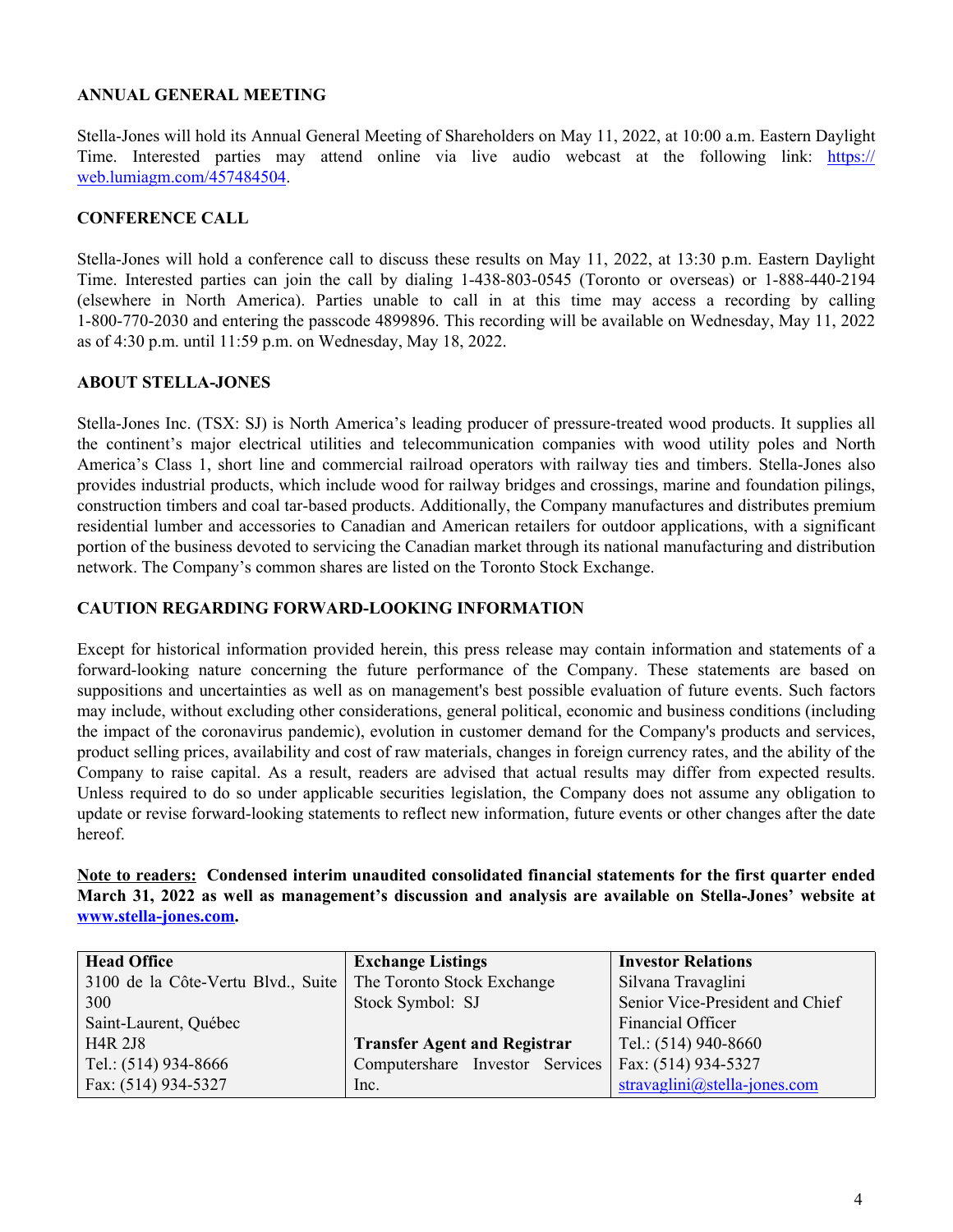(expressed in millions of Canadian dollars, except earnings per common share)

|                                                                                                                                                             | 2022           | 2021 |
|-------------------------------------------------------------------------------------------------------------------------------------------------------------|----------------|------|
|                                                                                                                                                             | \$             | \$   |
| <b>Sales</b>                                                                                                                                                | 651            | 623  |
| <b>Expenses</b>                                                                                                                                             |                |      |
| Cost of sales (including depreciation and amortization of \$17 (2021 - \$14))<br>Selling and administrative (including depreciation and amortization of \$4 | 551            | 511  |
| $(2021 - $3))$                                                                                                                                              | 33             | 30   |
|                                                                                                                                                             | 584            | 541  |
| <b>Operating income</b>                                                                                                                                     | 67             | 82   |
| <b>Financial expenses</b>                                                                                                                                   | 6              | 6    |
| Income before income taxes                                                                                                                                  | 61             | 76   |
| <b>Provision for income taxes</b>                                                                                                                           |                |      |
| Current                                                                                                                                                     | 13             | 22   |
| Deferred                                                                                                                                                    | $\overline{2}$ | (2)  |
|                                                                                                                                                             | 15             | 20   |
| Net income for the period                                                                                                                                   | 46             | 56   |
| Basic and diluted earnings per common share                                                                                                                 | 0.73           | 0.85 |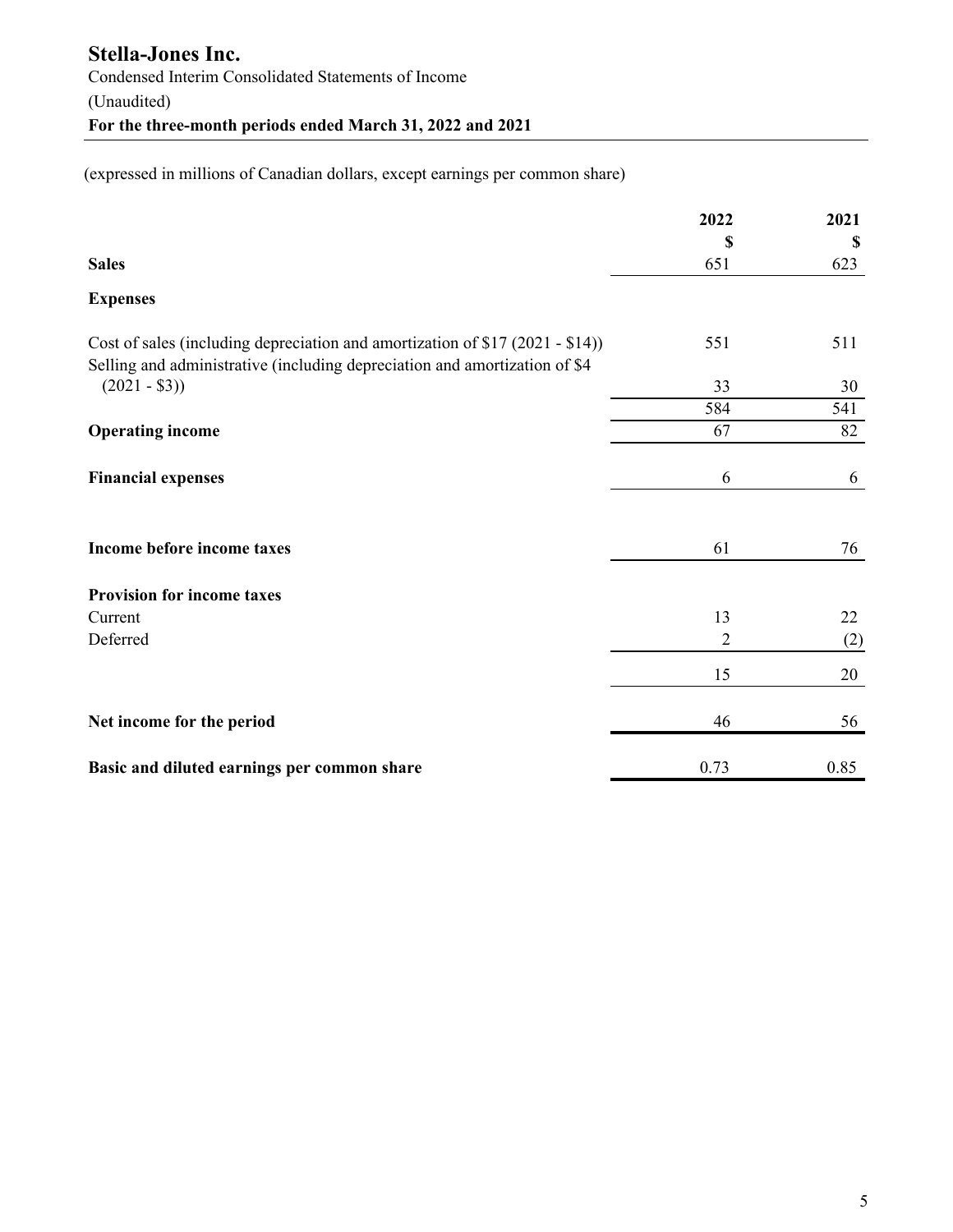# (expressed in millions of Canadian dollars)

|                                                               | March 31, 2022<br>S | December 31, 2021<br>S |
|---------------------------------------------------------------|---------------------|------------------------|
| <b>Assets</b>                                                 |                     |                        |
| <b>Current assets</b>                                         |                     |                        |
| Accounts receivable                                           | 379                 | 230                    |
| Inventories                                                   | 1,156               | 1,106                  |
| Income taxes receivable                                       | 5                   | 9                      |
| Other current assets                                          | 49                  | 43                     |
| <b>Non-current assets</b>                                     | 1,589               | 1,388                  |
| Property, plant and equipment                                 | 635                 | 629                    |
| Right-of-use assets                                           | 132                 | 138                    |
| Intangible assets                                             | 155                 | 158                    |
| Goodwill                                                      | 336                 | 341                    |
| Derivative financial instruments                              | 15                  | 3                      |
| Other non-current assets                                      | 7                   | $\,8\,$                |
|                                                               | 2,869               | 2,665                  |
| <b>Liabilities and Shareholders' Equity</b>                   |                     |                        |
| <b>Current liabilities</b>                                    |                     |                        |
| Accounts payable and accrued liabilities                      | 184                 | 162                    |
| Income taxes payable                                          | 1                   | -1                     |
| Current portion of long-term debt                             | $\mathbf{1}$        | 33                     |
| Current portion of lease liabilities                          | 35                  | 35                     |
| Current portion of provisions and other long-term liabilities | 11                  | 11                     |
|                                                               | $\overline{232}$    | 242                    |
| <b>Non-current liabilities</b>                                |                     |                        |
| Long-term debt                                                | 929                 | 701                    |
| Lease liabilities                                             | 103                 | 109                    |
| Deferred income taxes                                         | 142                 | 137                    |
| Provisions and other long-term liabilities                    | 15                  | 15                     |
| Employee future benefits                                      | 7                   | 13                     |
|                                                               | 1,428               | 1,217                  |
| Shareholders' equity                                          |                     |                        |
| Capital stock                                                 | 205                 | 208                    |
| Retained earnings                                             | 1,162               | 1,161                  |
| Accumulated other comprehensive income                        | 74                  | 79                     |
|                                                               | 1,441               | 1,448                  |
|                                                               | 2,869               | 2,665                  |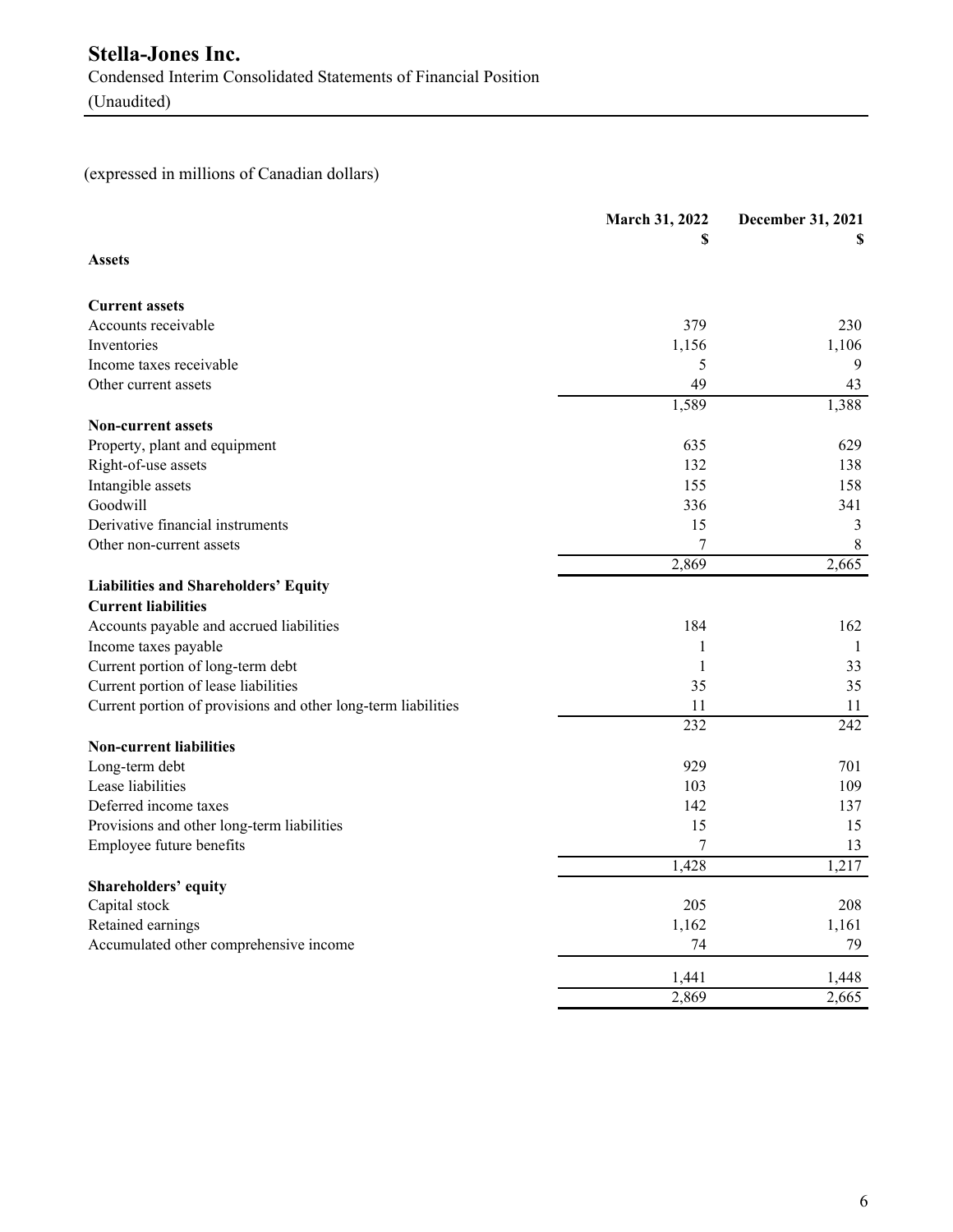(expressed in millions of Canadian dollars)

|                                                           | 2022             | 2021             |
|-----------------------------------------------------------|------------------|------------------|
|                                                           | \$               | S                |
| Cash flows from (used in)                                 |                  |                  |
| <b>Operating activities</b>                               |                  |                  |
| Net income for the period                                 | 46               | 56               |
| Adjustments for                                           |                  |                  |
| Depreciation of property, plant and equipment             | 7                | 6                |
| Depreciation of right-of-use assets                       | 10               | $\mathbf{9}$     |
| Amortization of intangible assets                         | 4                | $\overline{2}$   |
| Financial expenses                                        | 6                | 6                |
| Current income taxes expense                              | 13               | 22               |
| Deferred income taxes                                     | $\overline{2}$   | (2)              |
| Provisions and other long-term liabilities                |                  | 1                |
|                                                           | 88               | 100              |
|                                                           |                  |                  |
| Changes in non-cash working capital components            |                  |                  |
| Accounts receivable                                       | (152)            | (171)            |
| Inventories                                               | (60)             | (99)             |
| Other current assets                                      | (7)              | 2                |
| Accounts payable and accrued liabilities                  | 12               | 55               |
|                                                           | (207)            | (213)            |
| Interest paid                                             | $\overline{(8)}$ | $\overline{(8)}$ |
| Income taxes paid                                         | (9)              | (20)             |
|                                                           | (136)            | (141)            |
| <b>Financing activities</b>                               |                  |                  |
| Proceeds from short-term debt                             |                  | 63               |
| Net change in revolving short-term facility               |                  | 74               |
| Net change in revolving credit facilities                 | 239              | 126              |
| Repayment of long-term debt                               | (32)             | (63)             |
| Repayment of lease liabilities                            | (10)             | (8)              |
| Repurchase of common shares                               | (39)             | (37)             |
|                                                           | 158              | 155              |
| <b>Investing activities</b>                               |                  |                  |
| Purchase of property, plant and equipment                 | (20)             | (10)             |
| Additions of intangible assets                            | (2)              | (4)              |
|                                                           | (22)             | (14)             |
| Net change in cash and cash equivalents during the period |                  |                  |
| Cash and cash equivalents - Beginning of period           |                  |                  |
| Cash and cash equivalents - End of period                 |                  |                  |